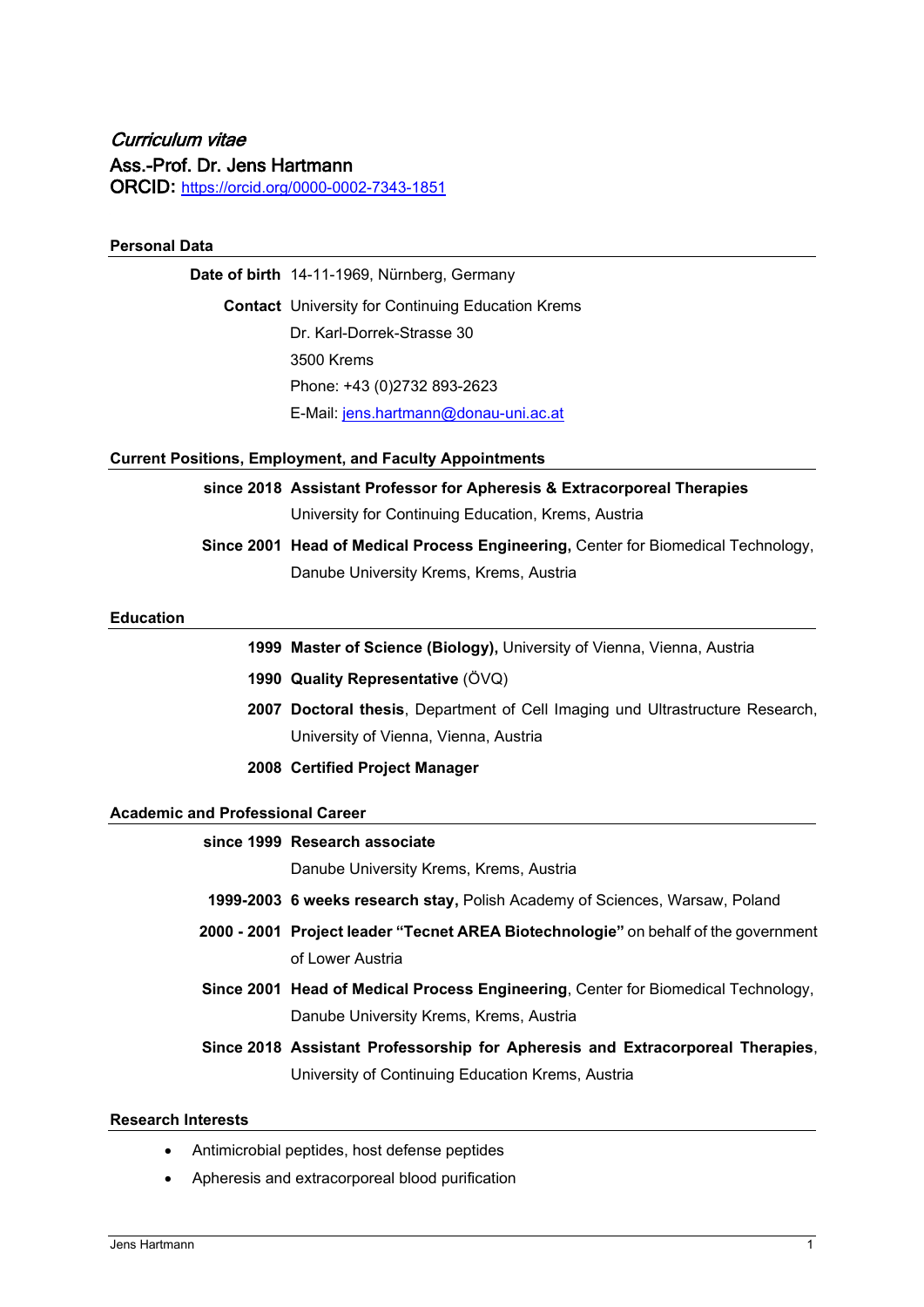- **Anticoagulation**
- **Adsorption**
- Blood-Material interaction
- Biocompatibility

### **Awards**

| 2000 | Dr. Erwin Pröll Zukunftspreis                                                        |
|------|--------------------------------------------------------------------------------------|
| 2008 | Award for the supervised innovation internship within the framework of the           |
|      | programme "Forschung macht Schule"                                                   |
| 2015 | ESAO Wichtig Research Award for the publication: Harm S, Falkenhagen D,              |
|      | Hartmann J. Pore size – a key property for selective toxin removal in blood          |
|      | purification. Int J Artif Organs 2014; 37(9): 668 - 678. DOI:10.5301/ijao.5000354.   |
| 2016 | Nomination for the Lower Austrian Innovation Award (Karl Ritter von Ghega Preis) for |
|      | the project "Antimicrobial Peptides and their Application in Blood Purification"     |

# **Memberships in Professional Societies**

**ESAO** European Society for Artificial Organs

**VBIO** Verband Biologie, Biowissenschaften und Biomedizin

## **Peer-Reviewed Articles**

W. Strobl, I. Linsberger, J. Hartmann, G. Vogt, M. Schoenhofen, E. Sabrowski, F. Loth and D, Falkenhagen: FPSA-System: Effective in Continuous Removal of Protein bound and High Molecular Weight toxins From Blood. Proceeding of the EMBEC 99, Part I.

D. Falkenhagen, W. Strobl, J. Hartmann, A. Schrefl, I. Linsberger, K-H. Kellner, F. Aussenegg, A. Leitner (2002): Patient Safety Technology for Microadsorbent Systems in Extracorporeal Blood Purification. Artif Organs, 26 (2): 84-90.

M. Brandl, J. Hartmann, T. Posnicek, F. R. Aussenegg, A. Leitner, D. Falkenhagen (2005): Detection of Fluorescently Labeled Microparticles in Blood. Blood Purif, 23 (3), 181-189.

J. Hartmann, C. Schildböck, M. Brandl, D. Falkenhagen (2005): Particle Leakage in Extracorporeal Blood Purification Systems Based on Microparticle Suspensions. Blood Purif, 23 (4): 282-286.

Falkenhagen D., Brandl M., Hartmann J., Kellner K.H., Linsberger I., Posnicek T., and Weber V. (2006) Fluidized bed adsorbent systems for extracorporeal liver support. Ther Apher Dial, 10 (2): 154-159.

M. Brandl, J. Hartmann, D. Falkenhagen (2006): New Methods for Haemoglobin Detection in a Microparticle - Plasma Suspension. Int J Artif Organs, 29 (11): 1092-1100.

Weber V., Hartmann J., Linsberger I., and Falkenhagen D. (2007): Efficient adsorption of tumor necrosis factor with an in vitro set-up of the Microspheres-Based Detoxification System. Blood Purif, 25 (2), 169- 174.

Hartmann J., Strobl K., Falkenhagen D. (2008): Anticoagulation in combined membrane/adsorption systems. Symposium: Artificial Organ - From in vitro assessment to human therapies. ISSN 0351-3254.

Harm S, Strobl K, Hartmann J, Falkenhagen D: Alginate-Encapsulated Human Hepatoma C3A Cells for use in a Bioartificial Liver Device - the Hybrid-MDS. Int J Art Org, 32, 11, 2009.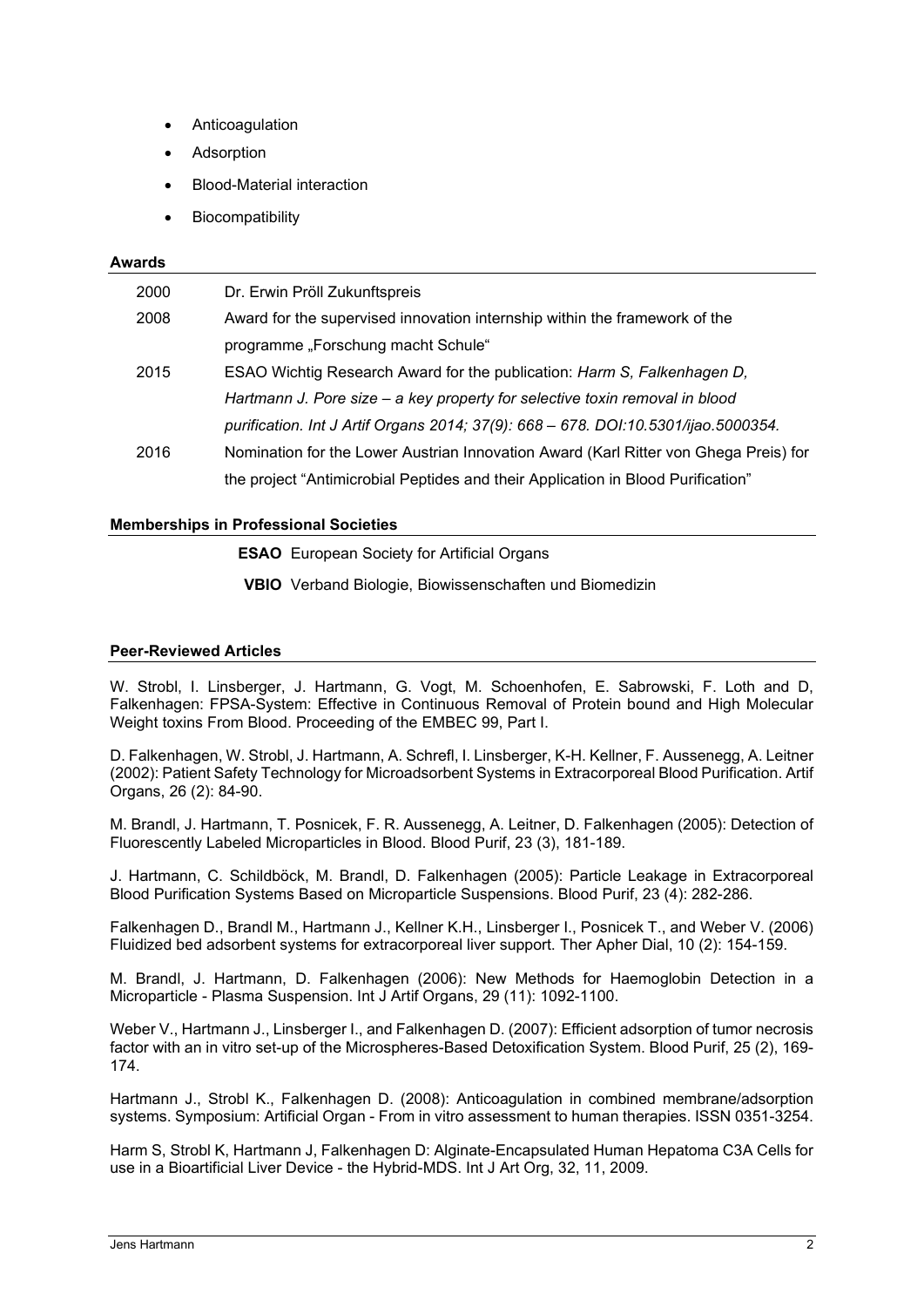Brandl M, Mayer M, Hartmann J, Posnicek T, Fabian C, Falkenhagen D: Theoretical Analysis of Ferromagnetic Microparticles in Streaming Liquid Under the Influence of External Magnetic Forces. J Magn Magn Mater, 322, 2454-2464, 2010.

Brandl M, Strobl K, Hartmann J, Kellner K, Posnicek T, Falkenhagen D: A Target-Orientated Algorithm for Regional Citrate-Calcium Anticoagulation in Extracorporeal Therapies. Blood Purif 2012, 33, 7-20.

Hartmann J, Strobl K, Fichtinger U, Schildböck C, Falkenhagen D (2012): In vitro investigations of citrate clearance with different dialysis filters. Int J Art Org 2012, May; 35(5): 352-9.

Strobl K, Hartmann J, Wallner M, Brandl M, Falkenhagen D (2013). A target-oriented algorithm for citrate-calcium anticoagulation in clinical practice. Blood Purif. 2013;36(2):136-145.

Hartmann J, Beyer R, Harm S. Effective Removal of Estrogens from Drinking Water and Wastewater by Adsorption Technology. Environmental Processes Journal, 2014, Vol 1, Issue 1 (2014): S. 87-94.

Harm S, Falkenhagen D, Hartmann J. Endotoxin Adsorbents in Extracorporeal Blood Purification – Do They Fulfill The Expectations? Int J Art Org, 2014, 37(3): 222-232, DOI:10.5301/ijao.5000304.

Harm S, Falkenhagen D, Hartmann J. Pore size – a key property for selective toxin removal in blood purification. Int J Artif Organs 2014; 37(9): 668 - 678 DOI:10.5301/ijao.5000354.

Harm S, Gruber A, Gabor F, Hartmann J: Adsorption of Selected Antibiotics to Resins in Extracorporeal Blood Purification. Blood Purif 2015; 41(1-3):55-63.

Harm S, Gabor F, Hartmann J.: Characterization of Adsorbents for Cytokine Removal from Blood in an In Vitro Model. Journal of Immunology Research, Vol 2015, Article ID 484736, 11 pages; [http://dx.doi.org/10.1155/2015/484736.](http://dx.doi.org/10.1155/2015/484736)

Harm S, Gabor F, Hartmann J: Low-Dose Polymyxin: An Option for Therapy of Gram-Negative Sepsis. Innate Immunity, March 2016. DOI: [http://doi.org/10.1177/1753425916639120.](http://doi.org/10.1177/1753425916639120)

Harm S., Hartmann J.: Polymyxin-Coated Nanostructured Materials: An Option for Sepsis Treatment. J Nanomater Mol Nanotechnol 2016, S4. DOI: [http://doi.org/10.4172/2324-8777.S4-001.](http://doi.org/10.4172/2324-8777.S4-001)

Strobl K, Harm S, Weber V, Hartmann J: The role of ionized calcium and magnesium in regional citrate anticoagulation and its impact on inflammatory parameters. Int J Artif Organs 2017; 40(1): 15-21, DOI: [http://doi.org10.5301/ijao.5000558.](http://doi.org10.5301/ijao.5000558)

Hartmann J, Harm S: A new integrated technique for the supportive treatment of sepsis. Int J Artif Organs 2017; 40(1): 4-8, DOI: [http://doi.org/10.5301/ijao.5000550.](http://doi.org/10.5301/ijao.5000550)

Hartmann J, Harm S: Removal of bile acids by extracorporeal therapies: an in vitro study. Int J Artif Organs, 2017 Sep. DOI: [http://doi.org/10.5301/ijao.5000643.](http://doi.org/10.5301/ijao.5000643)

Eichhorn T, Hartmann J, Harm S, Linsberger I, König F, Valicek G, Miestinger G, Hörmann C, Weber V: Clearance of selected cytokines with continuous veno-venous hemodialysis using Ultraflux EMiC2 versus Ultraflux AV1000S. Blood Purif, 2017, 44:260-266.

Harm S, Schildböck C, Hartmann J: Removal of stabilizers from human serum albumin by adsorbents and dialysis used in blood purification. Accepted for publication. PLOS ONE, 2018.

Gubensek J, Strobl K, Harm S, Weiss R, Eichhorn T, Buturovic-Ponikvar J, Weber V, Hartmann J: Influence of citrate concentration on the activation of blood cells in an in vitro dialysis setup. PLoS ONE, 2018, 13(6):e0199204.

Harm S, Schildböck C, Hartmann J: Cytokine Removal in Extracorporeal Blood Purification: An in vitro Study. Blood Purif. 2019 Sep 11:1-11. doi: [http://doi.org/10.1159/000502680.](http://doi.org/10.1159/000502680)

Harm S, Lohner K, Fichtinger U, Schildböck C, Zottl J, Hartmann J. Blood Compatibility—An Important but Often Forgotten Aspect of the Characterization of Antimicrobial Peptides for Clinical Application. Int J Mol Sci, 2019, 20, 21, [http://doi.org/10.3390/ijms20215426.](http://doi.org/10.3390/ijms20215426)